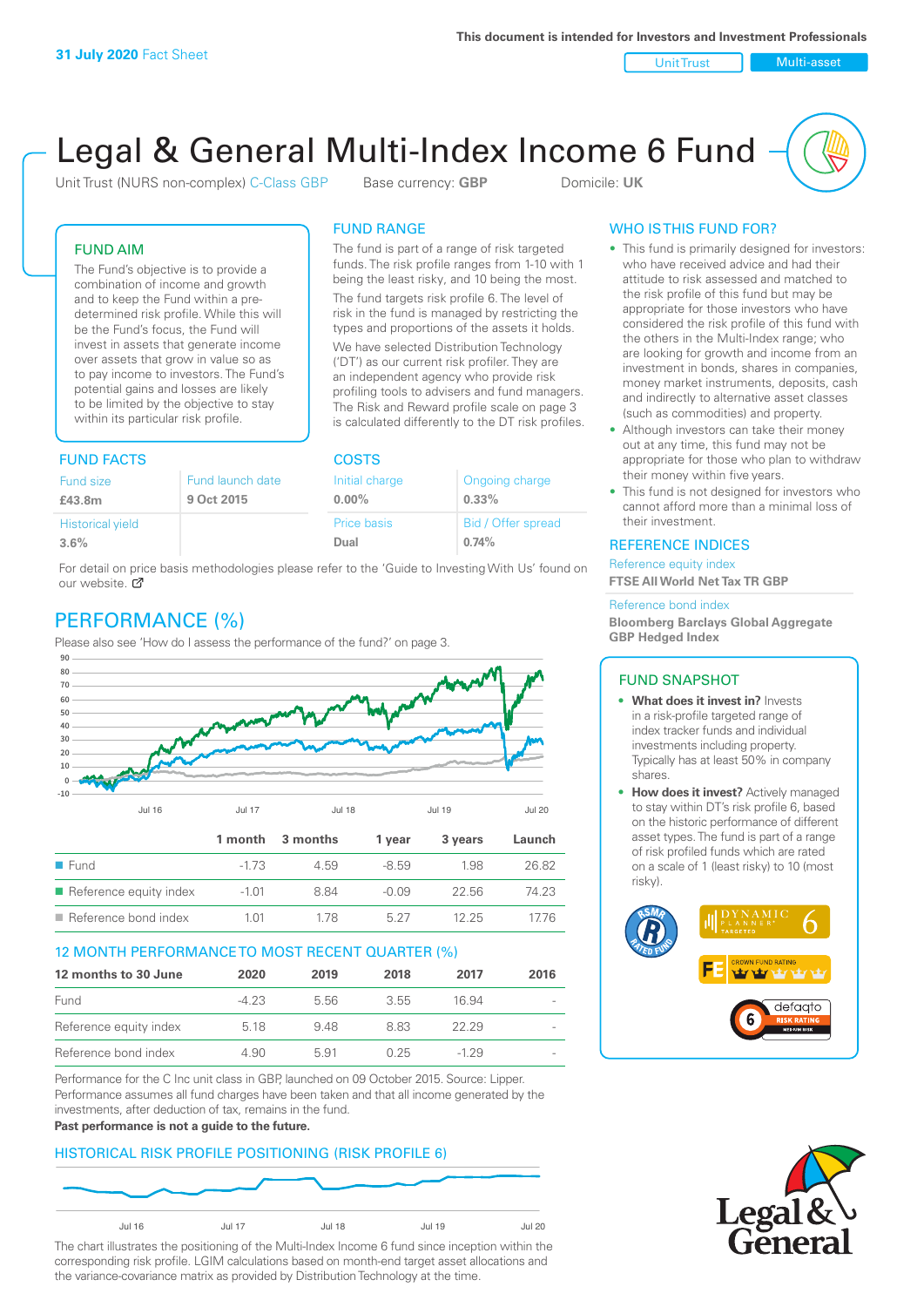# Legal & General Multi-Index Income 6 Fund

Unit Trust (NURS non-complex) C-Class GBP

## PORTFOLIO BREAKDOWN

All data source LGIM unless otherwise stated. Totals may not sum due to rounding.





### FUND MANAGERS

The fund managers have responsibility for managing the multi-index fund range. They are part of the Multi-Asset Funds (MAF) team in LGIM. This team focuses on designing and managing multi-asset funds that are tailored to match the specific objectives of various client types. The team sits within a wider Asset Allocation team which combines both depth of experience with a broad range of expertise from different fields, including fund management, investment consulting and risk management roles.

# TOP 10 HOLDINGS (%)

| <b>L&amp;G UK Index Trust</b>                                    | 11.4 |
|------------------------------------------------------------------|------|
| iShares UK Dividend UCITS ETF                                    | 7.9  |
| L&G Emerging Markets Government Bond (US\$) Index Fund           | 7.8  |
| L&G Emerging Markets Government Bond (Local Currency) Index Fund | 7.3  |
| L&G High Income Trust                                            | 7.1  |
| L&G Global Emerging Markets Index Fund                           | 5.7  |
| L&G US Index Trust                                               | 5.2  |
| <b>L&amp;G Pacific Index Trust</b>                               | 5.1  |
| L&G European Index Trust                                         | 5.0  |
| L&G Global Listed Infrastructure Index Fund                      | 3.6  |

**Important:** Due to exceptional market conditions, spreads are currently volatile and may be higher than indicated. To see the latest spread visit www. legalandgeneral.com/chargesandfees